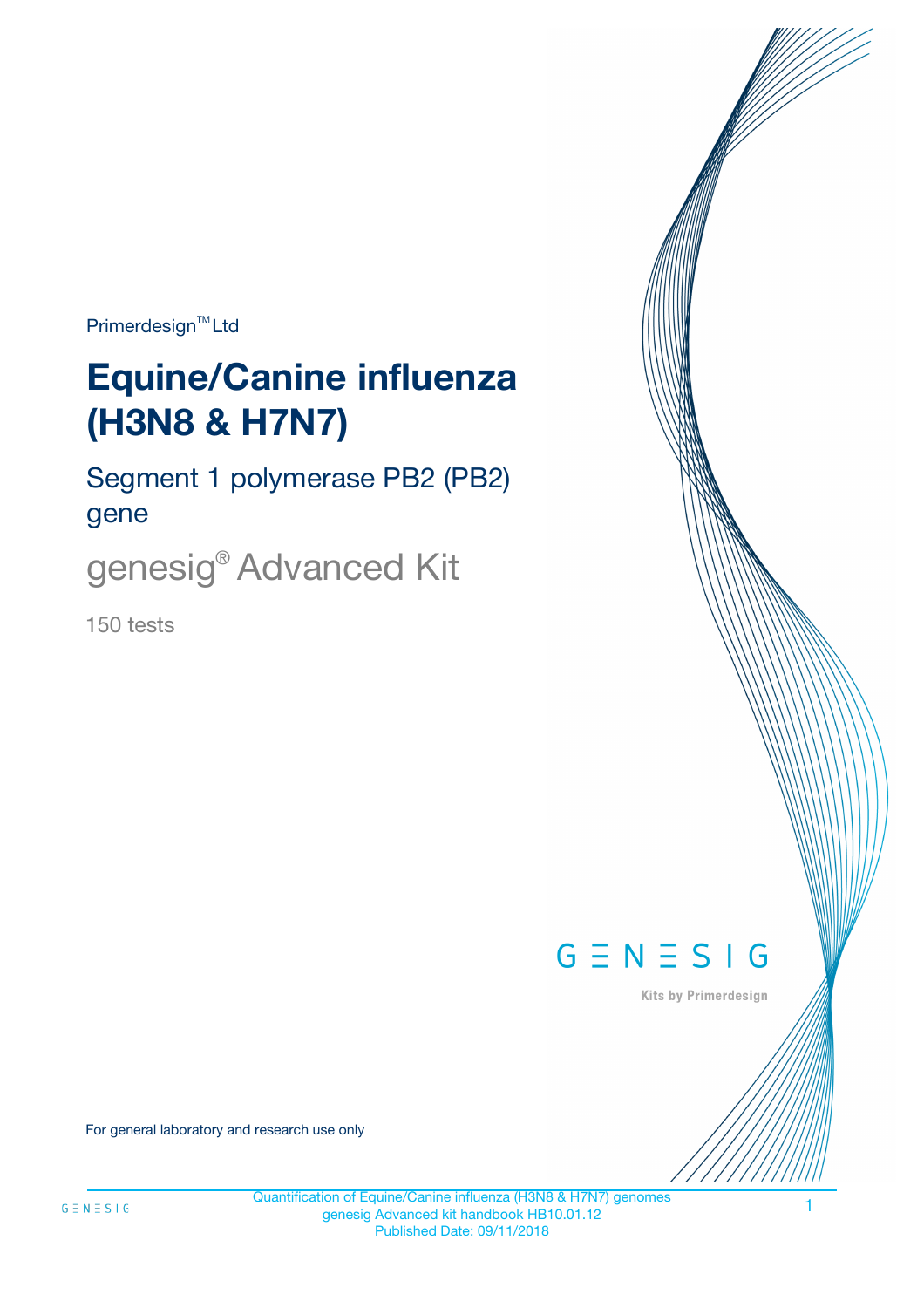# Introduction to Equine/Canine influenza (H3N8 & H7N7)

Equine influenza (horse flu) is the disease caused by strains of influenza A that are enzootic in horse species. Equine influenza occurs globally, and is caused by two main strains of virus: equine-1 (H7N7) and equine-2 (H3N8). The disease has a nearly 100% infection rate in an unvaccinated horse population with no prior exposure to the virus. While equine influenza is historically not known to affect humans, impacts of past outbreaks have been devastating due to the economic reliance on horses. The outbreak in North America in 1872 saw 1% of the approximately 7 million horses dying of the disease.

Equine influenza is caused by H7N7 and H3N8. These viruses were first isolated in 1956. They can cross the species barrier to cause an epizootic disease in humans, and recently, in dogs. The equine-1 virus affects heart muscle, while the equine-2 virus is much more severe and systemic. The disease is primarily spread between infected horses but can also survive for up to 48 hours on people's clothing and other objects such as stools and buckets. Exposure to infected waste materials (urine and manure) in stables leads to rapid spread of the disease.

The symptoms typically include a high temperature lasting for one to five days and a dry, harsh-sounding cough that may linger for several weeks. Coughing is generally worse when eating hay or hard feed. Nearly all affected horses will develop a clear, watery nasal discharge that may turn green or yellow as secondary infections develop. Other common symptoms are: swollen legs and lymph nodes under the jaw; depression; lethargy; and loss of appetite. Pneumonia may develop in the very young and very old. This may be fatal.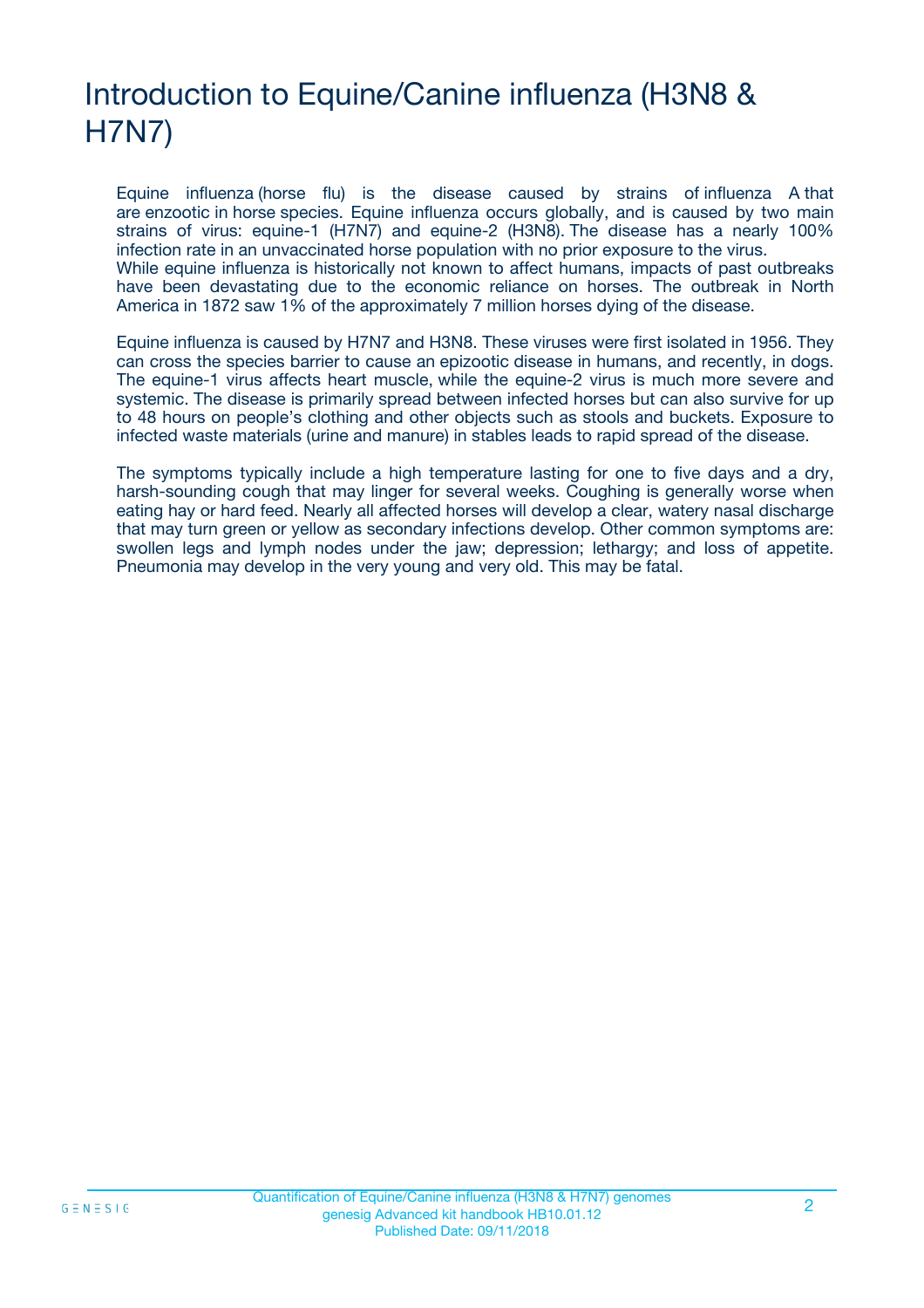# **Specificity**

The Primerdesign genesig Kit for Equine/Canine influenza (H3N8 & H7N7) (H3N8&H7N7) genomes is designed for the in vitro quantification of H3N8&H7N7 genomes. The kit is designed to have a broad detection profile. Specifically, the primers represent 100% homology with over 95% of the NCBI database reference sequences available at the time of design.

The dynamics of genetic variation means that new sequence information may become available after the initial design. Primerdesign periodically reviews the detection profiles of our kits and when required releases new versions.

If you require further information, or have a specific question about the detection profile of this kit then please send an e.mail to enquiry@primerdesign.co.uk and our bioinformatics team will answer your question.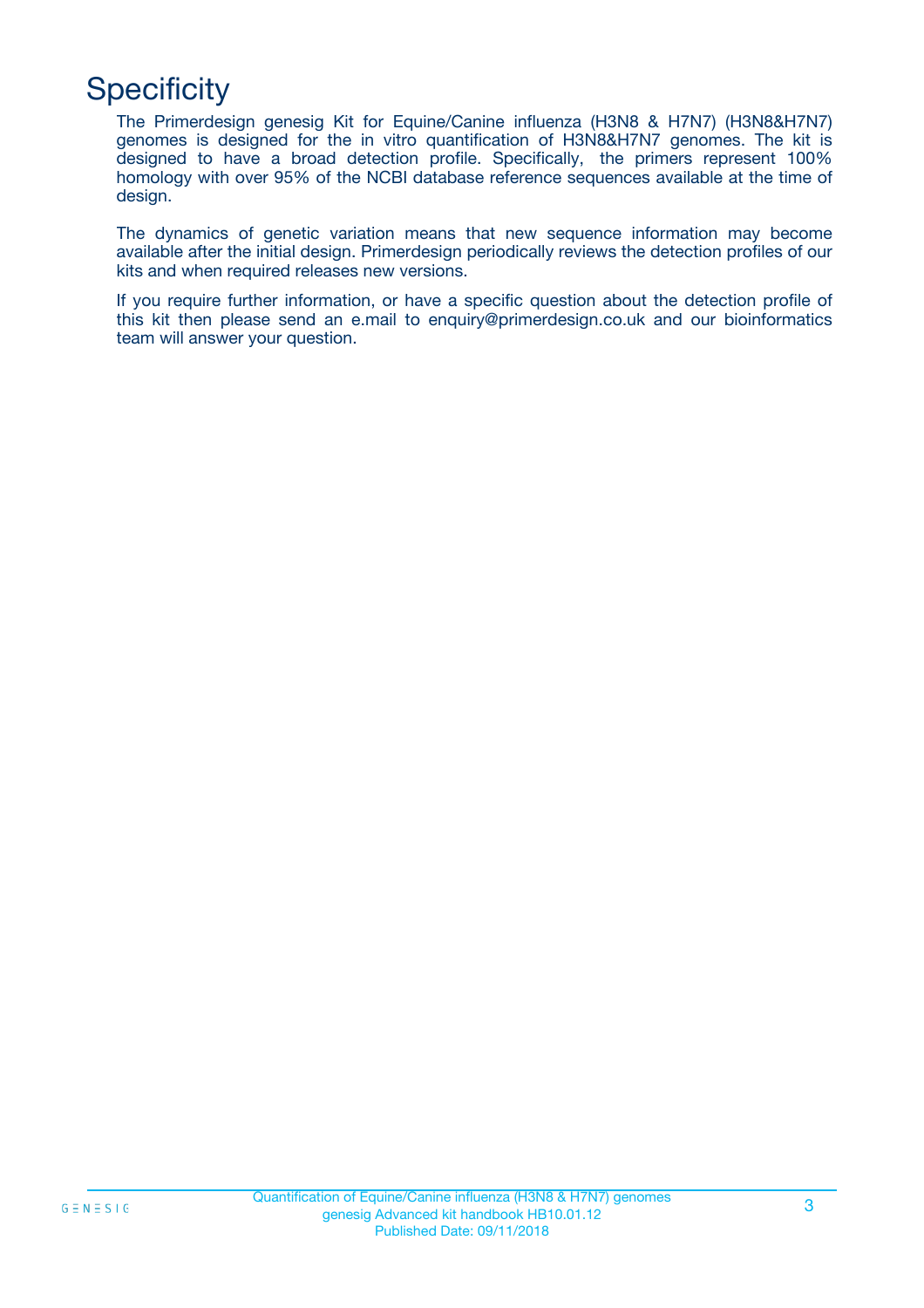# **Kit contents**

- **H3N8&H7N7 specific primer/probe mix (150 reactions BROWN) FAM labelled**
- **H3N8&H7N7 positive control template (for Standard curve RED)**
- **Internal extraction control primer/probe mix (150 reactions BROWN) VIC labelled as standard**
- **Internal extraction control RNA (150 reactions BLUE)**
- **Endogenous control primer/probe mix (150 reactions BROWN) FAM labelled**
- **RNase/DNase free water (WHITE) for resuspension of primer/probe mixes**
- **Template preparation buffer (YELLOW) for resuspension of internal control template, positive control template and standard curve preparation**

# **Reagents and equipment to be supplied by the user**

#### **Real-time PCR Instrument**

#### **Extraction kit**

This kit is recommended for use with genesig Easy DNA/RNA Extraction kit. However, it is designed to work well with all processes that yield high quality RNA and DNA with minimal PCR inhibitors.

#### **oasigTM lyophilised OneStep or Precision**®**PLUS OneStep 2X RT-qPCR Master Mix** Contains complete OneStep RT-qPCR master mix

**Pipettors and Tips**

**Vortex and centrifuge**

**Thin walled 1.5 ml PCR reaction tubes**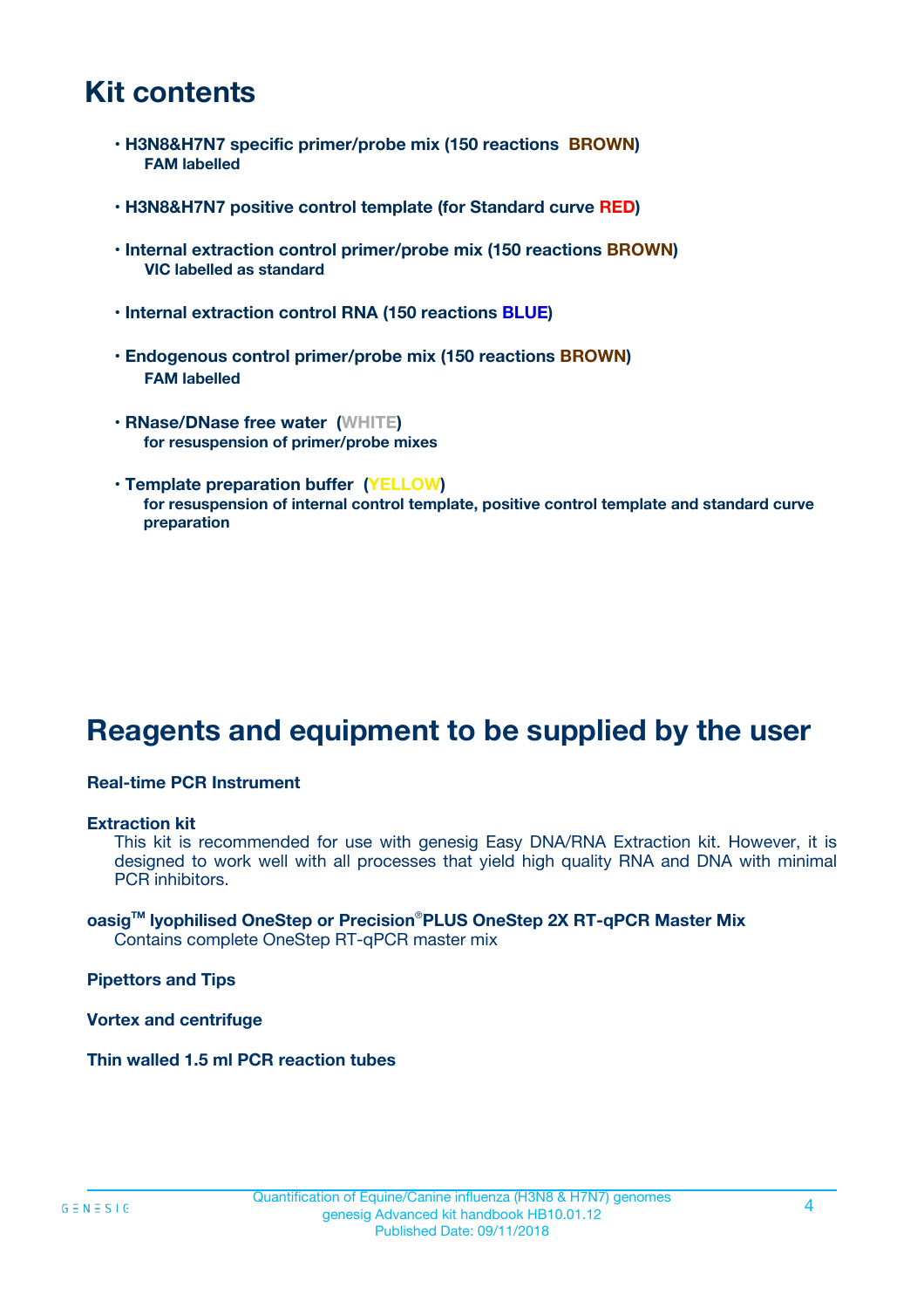### Kit storage and stability

This kit is stable at room temperature but should be stored at -20ºC on arrival. Once the lyophilised components have been resuspended they should not be exposed to temperatures above -20°C for longer than 30 minutes at a time and unnecessary repeated freeze/thawing should be avoided. The kit is stable for six months from the date of resuspension under these circumstances.

If a standard curve dilution series is prepared this can be stored frozen for an extended period. If you see any degradation in this serial dilution a fresh standard curve can be prepared from the positive control.

Primerdesign does not recommend using the kit after the expiry date stated on the pack.

### Suitable sample material

All kinds of sample material suited for PCR amplification can be used. Please ensure the samples are suitable in terms of purity, concentration, and RNA/DNA integrity (An internal PCR control is supplied to test for non specific PCR inhibitors). Always run at least one negative control with the samples. To prepare a negative-control, replace the template RNA sample with RNase/DNase free water.

### Dynamic range of test

Under optimal PCR conditions genesig H3N8&H7N7 detection kits have very high priming efficiencies of >95% and can detect less than 100 copies of target template.

## Notices and disclaimers

This product is developed, designed and sold for research purposes only. It is not intended for human diagnostic or drug purposes or to be administered to humans unless clearly expressed for that purpose by the Food and Drug Administration in the USA or the appropriate regulatory authorities in the country of use. During the warranty period Primerdesign genesig detection kits allow precise and reproducible data recovery combined with excellent sensitivity. For data obtained by violation to the general GLP guidelines and the manufacturer's recommendations the right to claim under guarantee is expired. PCR is a proprietary technology covered by several US and foreign patents. These patents are owned by Roche Molecular Systems Inc. and have been sub-licensed by PE Corporation in certain fields. Depending on your specific application you may need a license from Roche or PE to practice PCR. Additional information on purchasing licenses to practice the PCR process may be obtained by contacting the Director of Licensing at Roche Molecular Systems, 1145 Atlantic Avenue, Alameda, CA 94501 or Applied Biosystems business group of the Applera Corporation, 850 Lincoln Centre Drive, Foster City, CA 94404. In addition, the 5' nuclease assay and other homogeneous amplification methods used in connection with the PCR process may be covered by U.S. Patents 5,210,015 and 5,487,972, owned by Roche Molecular Systems, Inc, and by U.S. Patent 5,538,848, owned by The Perkin-Elmer Corporation.

# Trademarks

Primerdesign™ is a trademark of Primerdesign Ltd.

genesig® is a registered trademark of Primerdesign Ltd.

The PCR process is covered by US Patents 4,683,195, and 4,683,202 and foreign equivalents owned by Hoffmann-La Roche AG. BI, ABI PRISM® GeneAmp® and MicroAmp® are registered trademarks of the Applera Genomics (Applied Biosystems Corporation). BIOMEK® is a registered trademark of Beckman Instruments, Inc.; iCycler™ is a registered trademark of Bio-Rad Laboratories, Rotor-Gene is a trademark of Corbett Research. LightCycler™ is a registered trademark of the Idaho Technology Inc. GeneAmp®, TaqMan® and AmpliTaqGold® are registered trademarks of Roche Molecular Systems, Inc., The purchase of the Primerdesign ™ reagents cannot be construed as an authorization or implicit license to practice PCR under any patents held by Hoffmann-LaRoche Inc.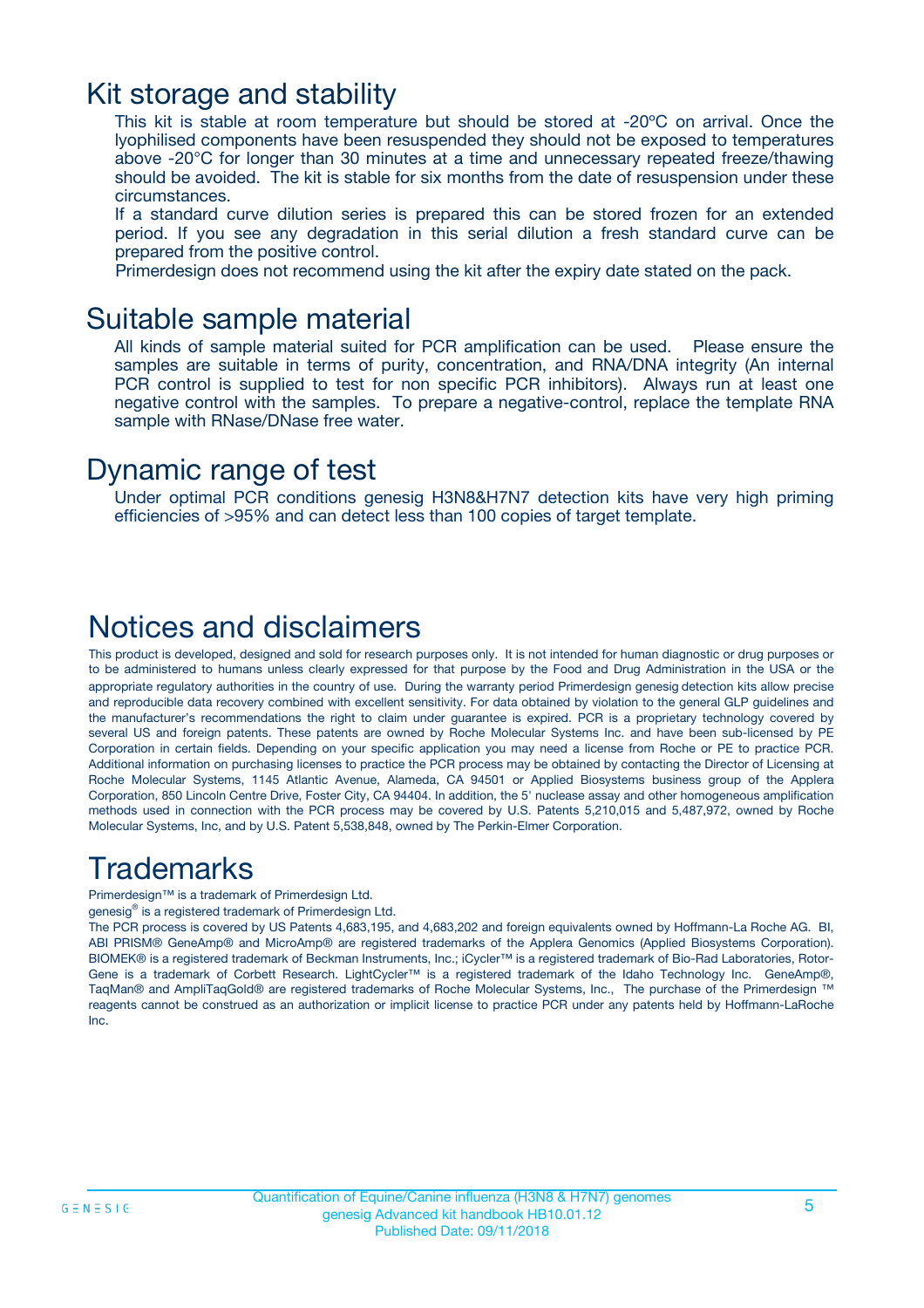# **Principles of the test**

#### **Real-time PCR**

A H3N8&H7N7 specific primer and probe mix is provided and this can be detected through the FAM channel.

The primer and probe mix provided exploits the so-called TaqMan® principle. During PCR amplification, forward and reverse primers hybridize to the H3N8&H7N7 cDNA. A fluorogenic probe is included in the same reaction mixture which consists of a DNA probe labeled with a 5`-dye and a 3`-quencher. During PCR amplification, the probe is cleaved and the reporter dye and quencher are separated. The resulting increase in fluorescence can be detected on a range of qPCR platforms.

#### **Positive control**

For copy number determination and as a positive control for the PCR set up, the kit contains a positive control template.

This can be used to generate a standard curve of H3N8&H7N7 copy number / Cq value. Alternatively the positive control can be used at a single dilution where full quantitative analysis of the samples is not required. Each time the kit is used, at least one positive control reaction must be included in the run. A positive result indicates that the primers and probes for detecting the target H3N8&H7N7 gene worked properly in that particular experimental scenario. If a negative result is obtained the test results are invalid and must be repeated. Care should be taken to ensure that the positive control does not contaminate any other kit component which would lead to false-positive results. This can be achieved by handling this component in a Post PCR environment. Care should also be taken to avoid crosscontamination of other samples when adding the positive control to the run. This can be avoided by sealing all other samples and negative controls before pipetting the positive control into the positive control well.

#### **Negative control**

To validate any positive findings a negative control reaction should be included every time the kit is used. For this reaction the RNase/DNase free water should be used instead of template. A negative result indicates that the reagents have not become contaminated while setting up the run.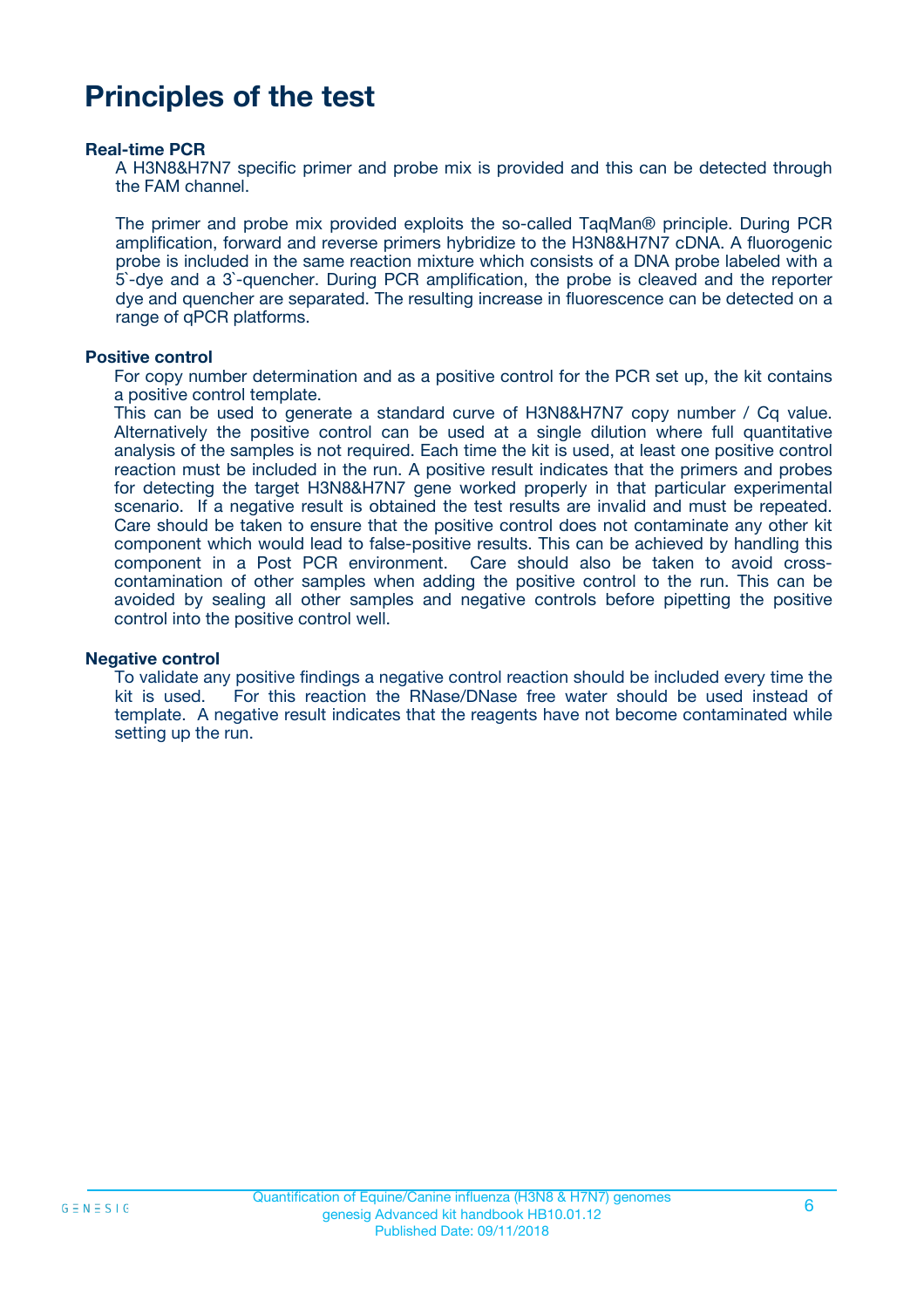#### **Internal RNA extraction control**

When performing RNA extraction, it is often advantageous to have an exogenous source of RNA template that is spiked into the lysis buffer. This control RNA is then co-purified with the sample RNA and can be detected as a positive control for the extraction process. Successful co-purification and qPCR for the control RNA also indicates that PCR inhibitors are not present at a high concentration.

A separate qPCR primer/probe mix are supplied with this kit to detect the exogenous RNA using qPCR. The PCR primers are present at PCR limiting concentrations which allows multiplexing with the target sequence primers. Amplification of the control cDNA does not interfere with detection of the H3N8&H7N7 target cDNA even when present at low copy number. The Internal control is detected through the VIC channel and gives a Cq value of 28+/ -3 depending on the level of sample dilution.

#### **Endogenous control**

To confirm extraction of a valid biological template, a primer and probe mix is included to detect an endogenous gene. Detection of the endogenous control is through the FAM channel and it is NOT therefore possible to perform a multiplex with the H3N8&H7N7 primers. A poor endogenous control signal may indicate that the sample did not contain sufficient biological material.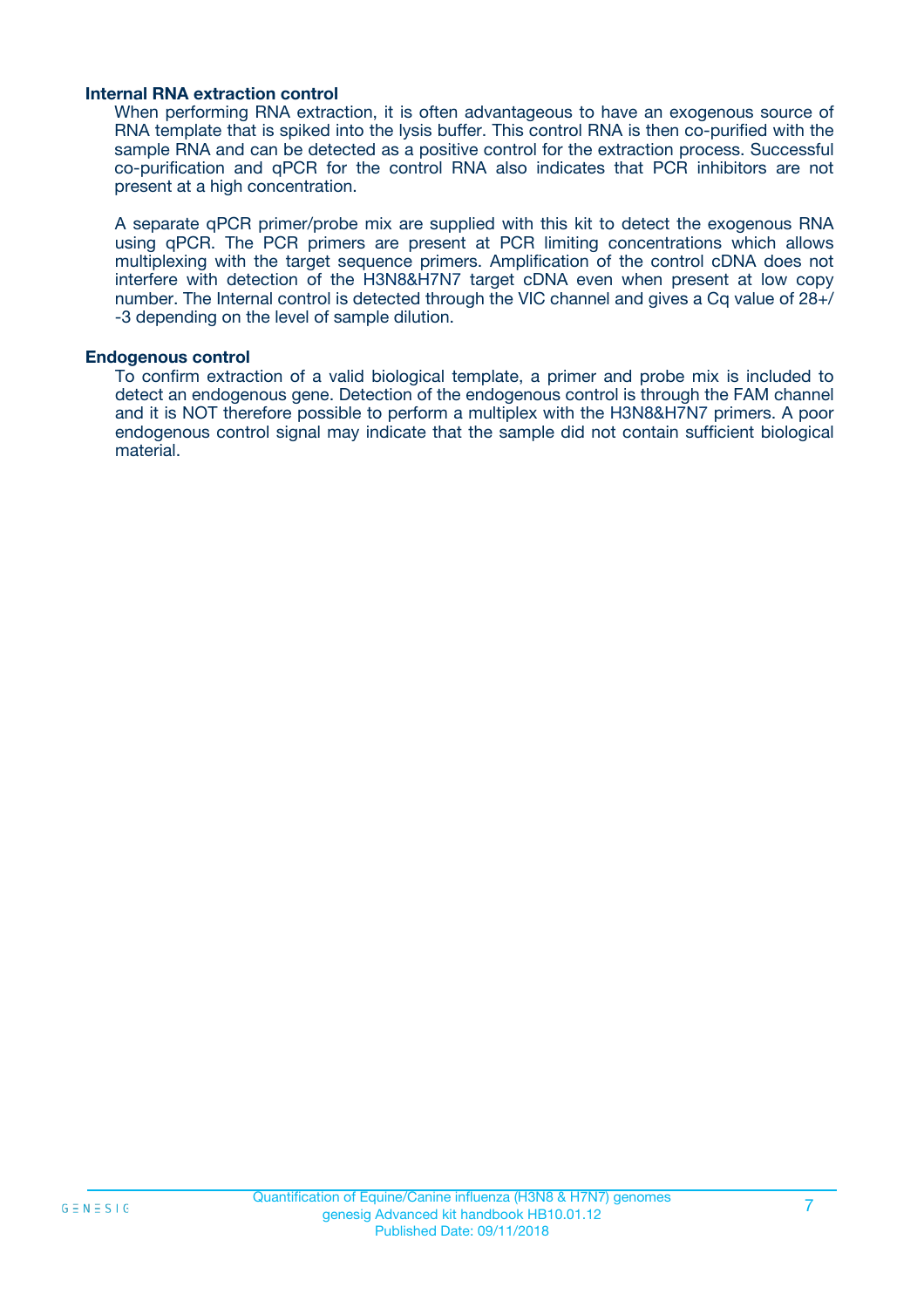## Resuspension protocol

To minimize the risk of contamination with foreign DNA, we recommend that all pipetting be performed in a PCR clean environment. Ideally this would be a designated PCR lab or PCR cabinet. Filter tips are recommended for all pipetting steps.

- **1. Pulse-spin each tube in a centrifuge before opening.** This will ensure lyophilised primer and probe mix is in the base of the tube and is not spilt upon opening the tube.
- **2. Resuspend the primer/probe mixes in the RNase/DNase free water supplied, according to the table below:**

To ensure complete resuspension, vortex each tube thoroughly.

| Component - resuspend in water                       |          |  |
|------------------------------------------------------|----------|--|
| <b>Pre-PCR pack</b>                                  |          |  |
| H3N8&H7N7 primer/probe mix (BROWN)                   | $165$ µl |  |
| Internal extraction control primer/probe mix (BROWN) | $165$ µl |  |
| Endogenous control primer/probe mix (BROWN)          | 165 µl   |  |

**3. Resuspend the internal control template and positive control template in the template preparation buffer supplied, according to the table below:** To ensure complete resuspension, vortex each tube thoroughly.

| Component - resuspend in template preparation buffer |  |  |  |
|------------------------------------------------------|--|--|--|
| <b>Pre-PCR heat-sealed foil</b>                      |  |  |  |
| Internal extraction control RNA (BLUE)               |  |  |  |
| <b>Post-PCR heat-sealed foil</b>                     |  |  |  |
| H3N8&H7N7 Positive Control Template (RED) *          |  |  |  |

\* This component contains high copy number template and is a VERY significant contamination risk. It must be opened and handled in a separate laboratory environment, away from the other components.

# RNA extraction

The internal extraction control RNA can be added either to the RNA lysis/extraction buffer or to the RNA sample once it has been resuspended in lysis buffer.

#### **DO NOT add the internal extraction control RNA directly to the unprocessed biological sample as this will lead to degradation and a loss in signal.**

- **1. Add 4µ**l **of the Internal extraction control RNA (BLUE) to each sample in RNA lysis/extraction buffer per sample.**
- **2. Complete RNA extraction according to the manufacturer's protocols.**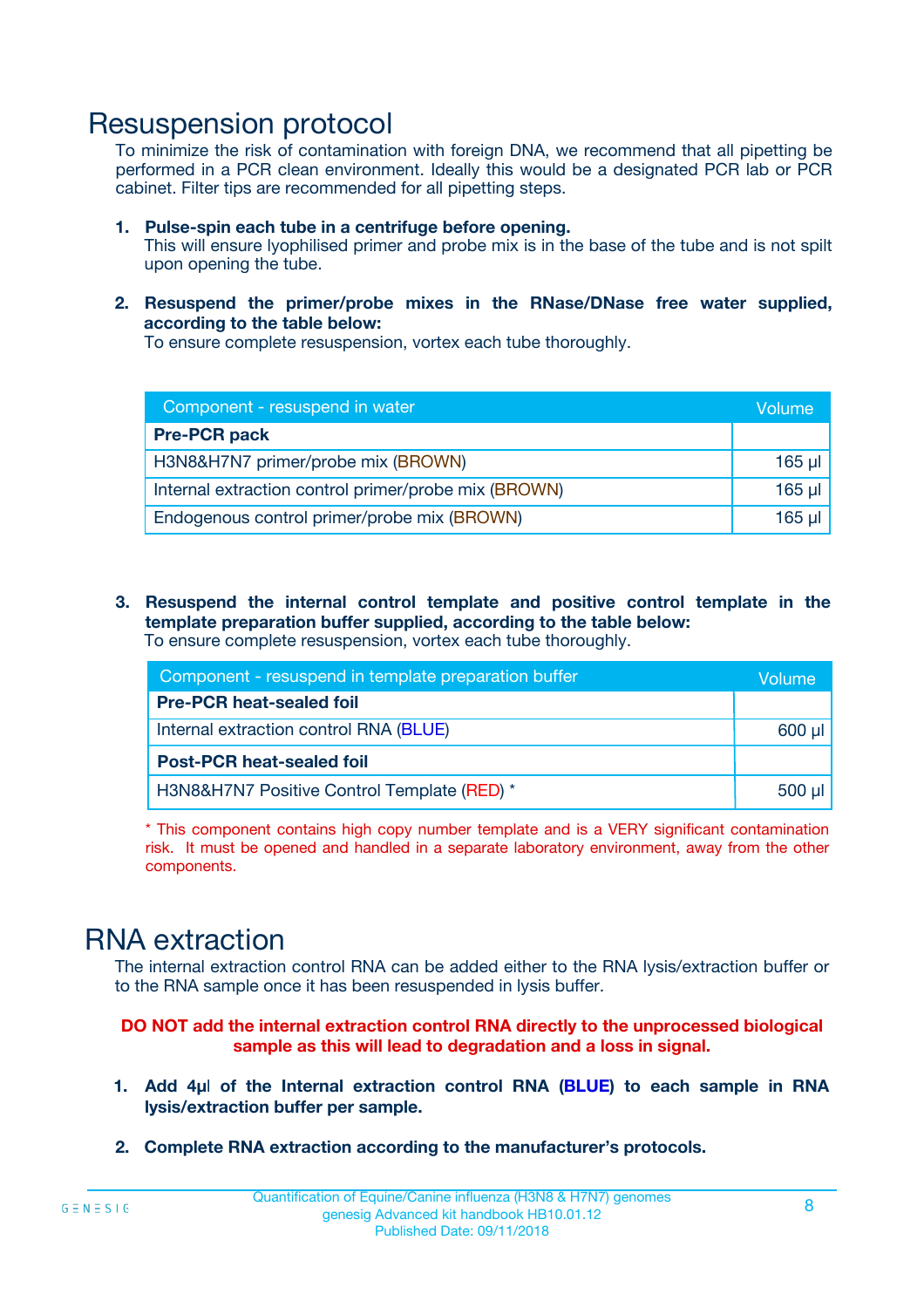# OneStep RT-qPCR detection protocol

#### **For optimum performance and sensitivity.**

All pipetting steps and experimental plate set up should be performed on ice. After the plate is poured proceed immediately to the OneStep amplification protocol. Prolonged incubation of reaction mixes at room temperature can lead to PCR artifacts that reduce the sensitivity of detection.

#### **1. For each RNA sample prepare a reaction mix according to the table below: Include sufficient reactions for positive and negative controls.**

| Component                                                    | Volume   |
|--------------------------------------------------------------|----------|
| oasig OneStep or PrecisionPLUS OneStep 2X RT-qPCR Master Mix | $10 \mu$ |
| H3N8&H7N7 primer/probe mix (BROWN)                           | 1 µl     |
| Internal extraction control primer/probe mix (BROWN)         | 1 µI     |
| <b>RNase/DNase free water (WHITE)</b>                        | $3 \mu$  |
| <b>Final Volume</b>                                          | 15 ul    |

**2. For each RNA sample prepare an endogenous control reaction according to the table below (optional):**

This control reaction will provide crucial information regarding the quality of the biological sample.

| Component                                                    | Volume          |
|--------------------------------------------------------------|-----------------|
| oasig OneStep or PrecisionPLUS OneStep 2X RT-qPCR Master Mix | 10 µl           |
| Endogenous control primer/probe mix (BROWN)                  | 1 µl            |
| <b>RNase/DNase free water (WHITE)</b>                        | $4 \mu$         |
| <b>Final Volume</b>                                          | $15$ µl $\vert$ |

- **3. Pipette 15µl of these mixes into each well according to your qPCR experimental plate set up.**
- **4. Pipette 5µl of RNA template into each well, according to your experimental plate set up.**

For negative control wells use 5µl of RNase/DNase free water. The final volume in each well is 20µl.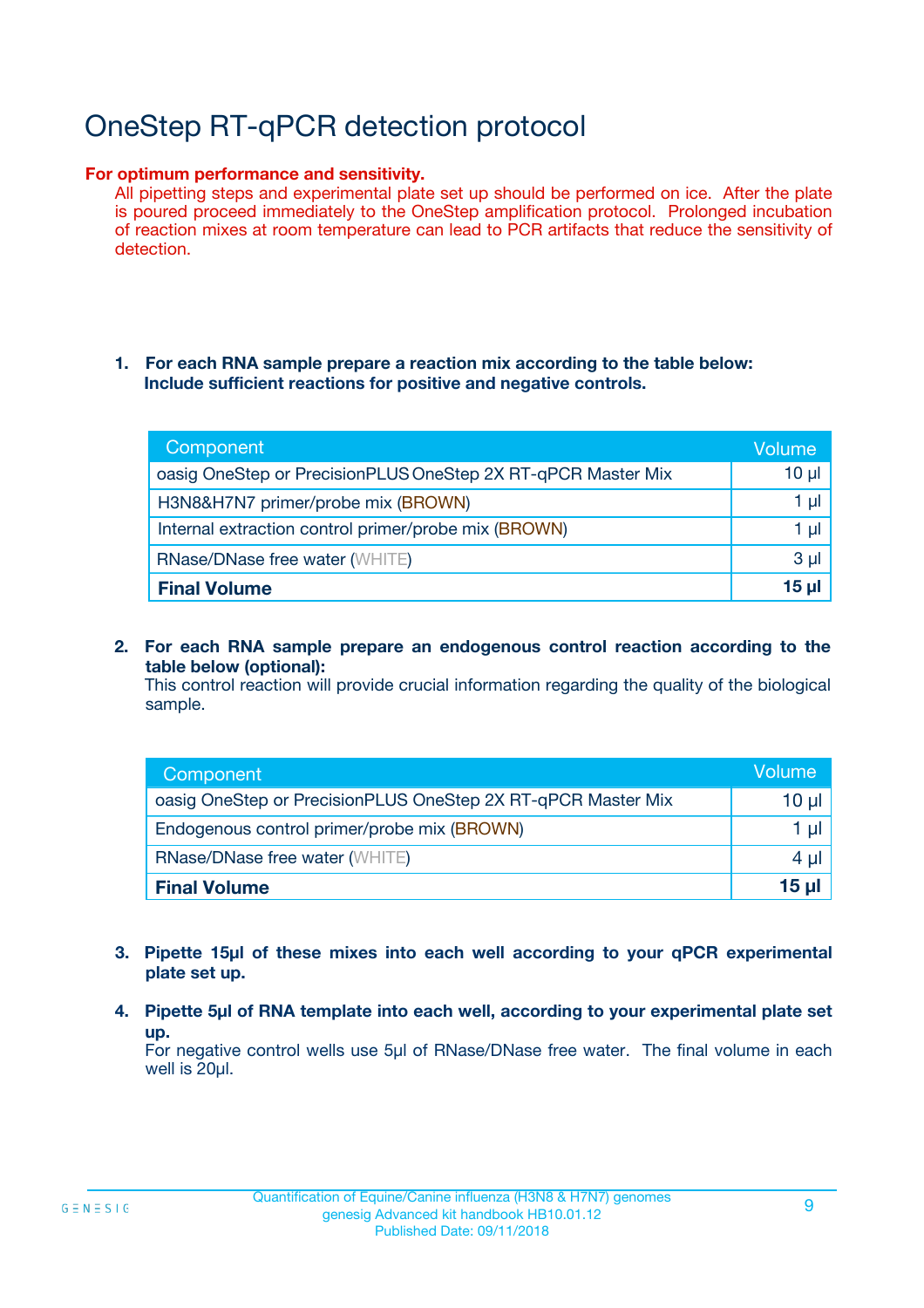**5. If a standard curve is included for quantitative analysis prepare a reaction mix according to the table below:**

| Component                                                    | Volume       |
|--------------------------------------------------------------|--------------|
| oasig OneStep or PrecisionPLUS OneStep 2X RT-qPCR Master Mix | $10 \mu$     |
| H3N8&H7N7 primer/probe mix (BROWN)                           |              |
| <b>RNase/DNase free water (WHITE)</b>                        | 4 µl         |
| <b>Final Volume</b>                                          | <u>15 µl</u> |

- **6. Preparation of standard curve dilution series.**
	- **1) Pipette 90µl of template preparation buffer into 5 tubes and label 2-6**
	- **2) Pipette 10µl of Positive Control Template (RED) into tube 2**
	- **3) Vortex thoroughly**
	- **4) Change pipette tip and pipette 10 µl from tube 2 into tube 3**
	- **5) Vortex thoroughly**

**Repeat steps 4 and 5 to complete the dilution series**

| <b>Standard Curve</b>         | <b>Copy Number</b>     |
|-------------------------------|------------------------|
| Tube 1 Positive control (RED) | $2 \times 10^5$ per µl |
| Tube 2                        | $2 \times 10^4$ per µl |
| Tube 3                        | $2 \times 10^3$ per µl |
| Tube 4                        | $2 \times 10^2$ per µl |
| Tube 5                        | 20 per µl              |
| Tube 6                        | $2$ per $\mu$          |

**7. Pipette 5µl of standard template into each well for the standard curve according to your plate set-up**

The final volume in each well is 20µl.

# OneStep RT-qPCR Amplification Protocol

Amplification conditions using oasig OneStep or PrecisionPLUS OneStep 2X RT-qPCR Master Mix.

|             | <b>Step</b>                  | <b>Time</b>      | <b>Temp</b> |
|-------------|------------------------------|------------------|-------------|
|             | <b>Reverse Transcription</b> | $10 \text{ min}$ | 55 °C       |
|             | Enzyme activation            | 2 min            | 95 °C       |
| Cycling x50 | Denaturation                 | 10 <sub>s</sub>  | 95 °C       |
|             | <b>DATA COLLECTION *</b>     | 60 s             | 60 °C       |

\* Fluorogenic data should be collected during this step through the FAM and VIC channels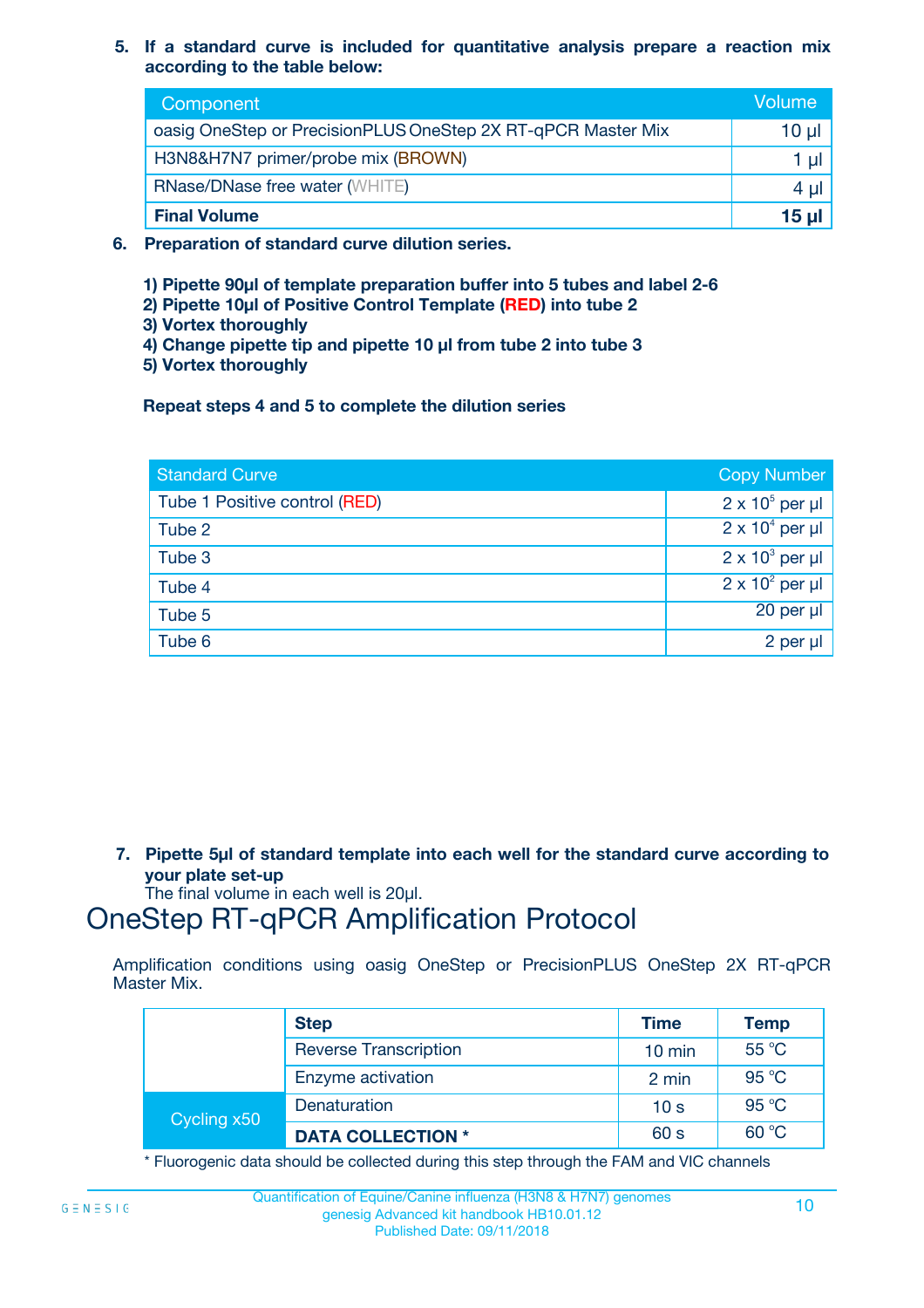## Interpretation of results

| <b>Target</b><br>(FAM) | Internal<br>control<br>(NIC) | <b>Positive</b><br>control | <b>Negative</b><br>control | Interpretation                                                                                                  |
|------------------------|------------------------------|----------------------------|----------------------------|-----------------------------------------------------------------------------------------------------------------|
| $\leq 30$              | $+ 1 -$                      | ÷                          |                            | <b>POSITIVE QUANTITATIVE RESULT</b><br>calculate copy number                                                    |
| > 30                   | ٠                            | ÷                          |                            | <b>POSITIVE QUANTITATIVE RESULT</b><br>calculate copy number                                                    |
| > 30                   |                              | ÷                          |                            | <b>POSITIVE QUALITATIVE RESULT</b><br>do not report copy number as this<br>may be due to poor sample extraction |
|                        | ÷                            | ÷                          |                            | <b>NEGATIVE RESULT</b>                                                                                          |
| $+ 1 -$                | $+ 1 -$                      | ÷                          | $\leq$ 35                  | <b>EXPERIMENT FAILED</b><br>due to test contamination                                                           |
| $+ 1 -$                | $+ 1 -$                      | ÷                          | > 35                       | $\star$                                                                                                         |
|                        |                              | ÷                          |                            | <b>SAMPLE PREPARATION FAILED</b>                                                                                |
|                        |                              |                            |                            | <b>EXPERIMENT FAILED</b>                                                                                        |

Positive control template (**RED**) is expected to amplify between Cq 16 and 23. Failure to satisfy this quality control criterion is a strong indication that the experiment has been compromised.

\*Where the test sample is positive and the negative control is positive with a  $Cq > 35$ , the sample must be reinterpreted based on the relative signal strength of the two results:



If the sample amplifies  $> 5$  Cq earlier than the negative control then the sample should be reinterpreted (via the table above) with the negative control verified as negative.



If the sample amplifies  $< 5$  Cq earlier than the negative control then the positive sample result is invalidated and the result should be determined inconclusive due to test contamination. The test for this sample should be repeated.